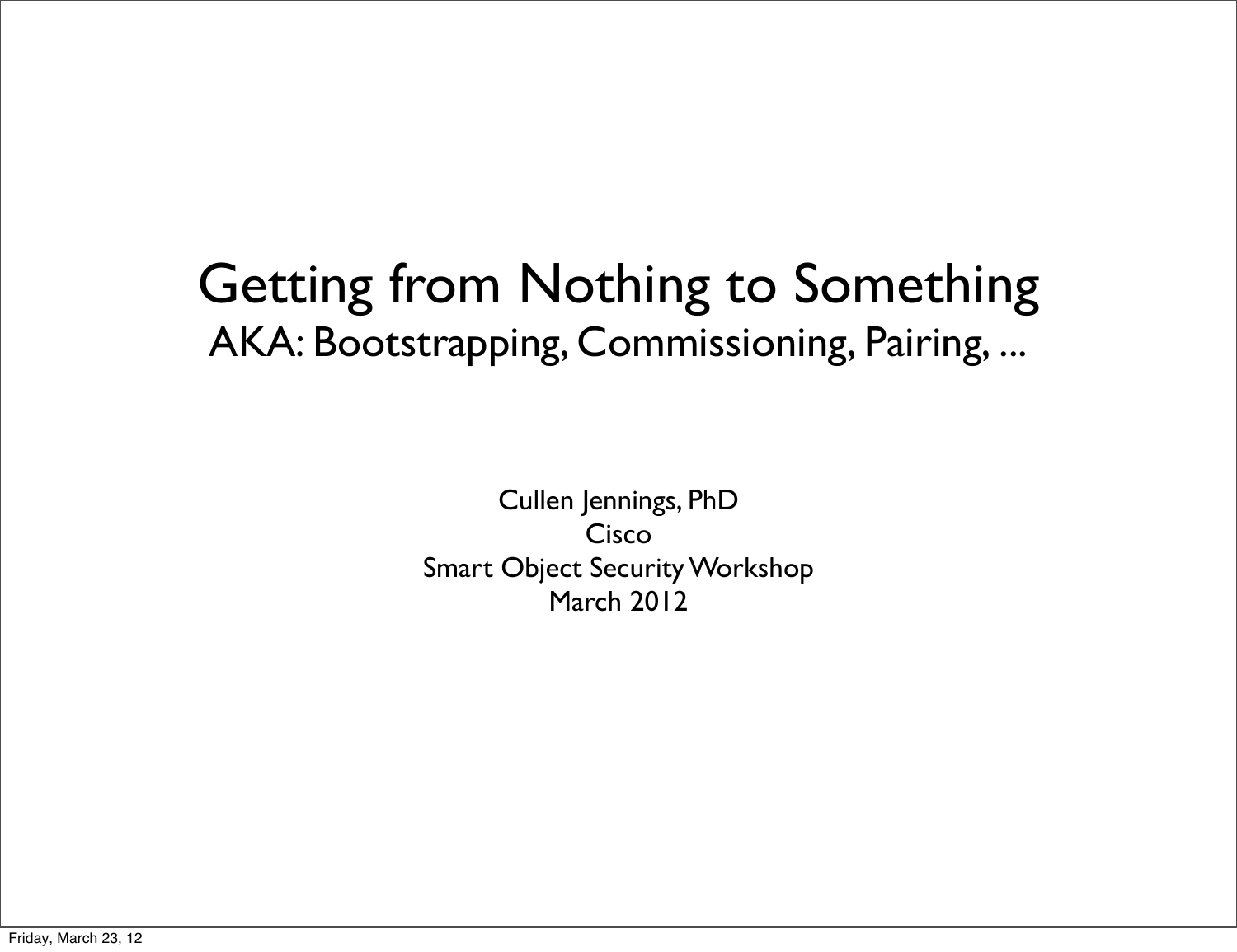# Goal

- So Cisco sold me this super constrained, super smart, super thing! Good grief, now what ?
- "support highly constrained devices that are cheap to manufacture and simple enough for the average skilled person to install" - Paul Chilton
- At installation, there is is not relation between the light and the switch, how do we get to the point where we can apply standard COMSEC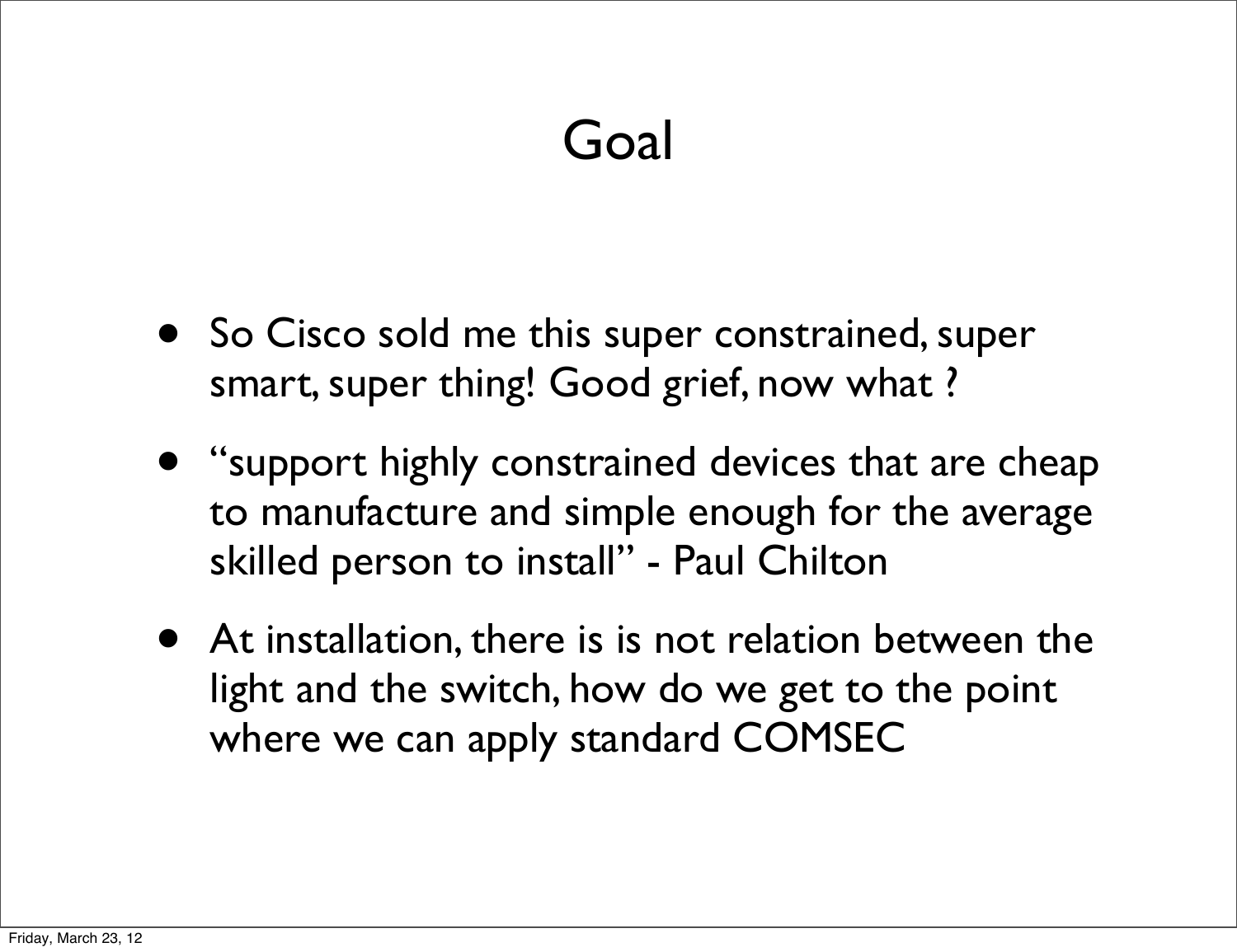# Constraint Space

At installation:

- UI: Button, LED, digit display, nothing
- Power at installation time: scavenger, none
- Replacement: disposable vs cloneable, transferable
- Network: broadcast support, none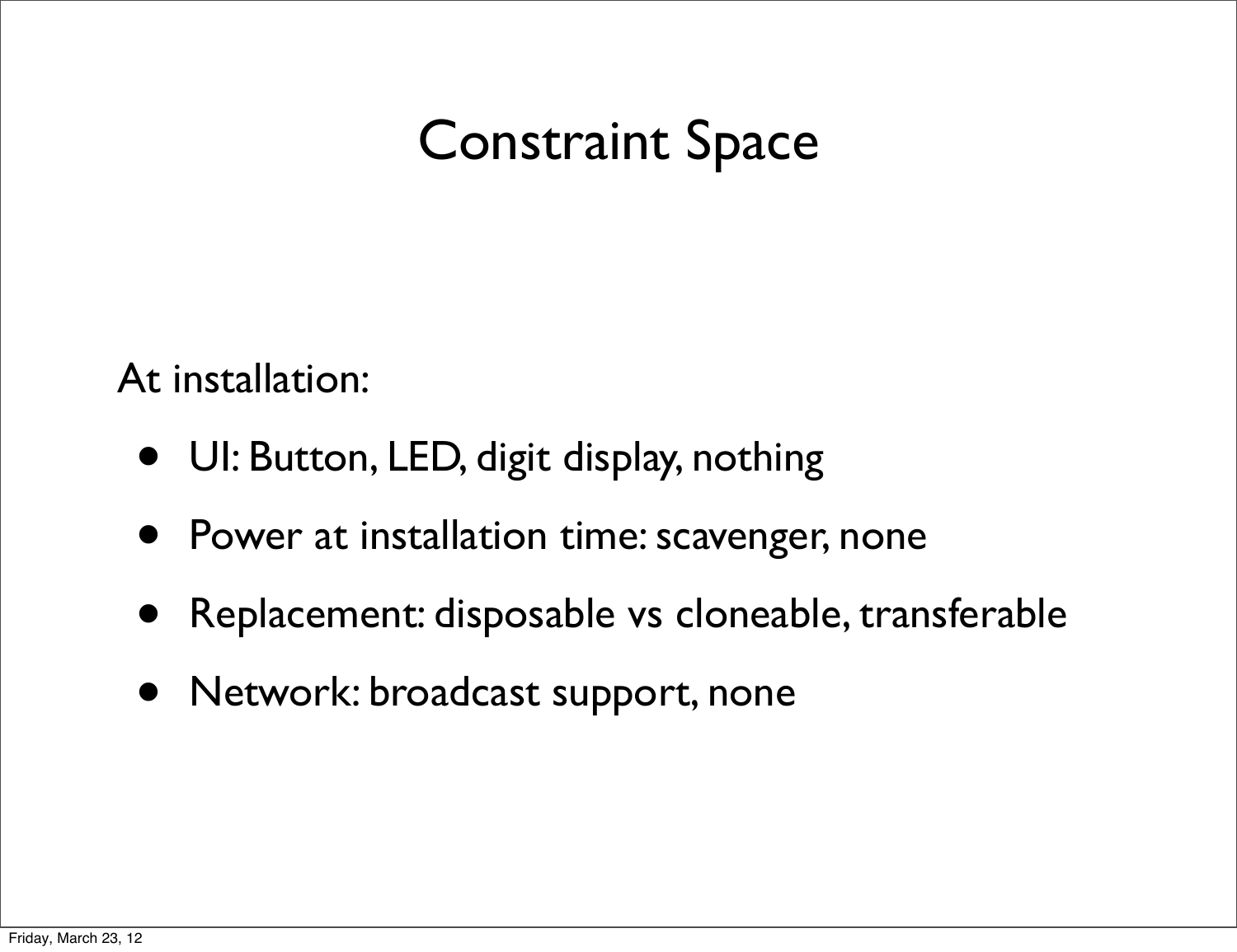# Solution: Push Buttons

- Controller is put in promiscuous mode
- Device has button pressed to enroll
- Devices broadcasts and finds the controller
- Range of broadcast is proximity limited
- If attacker is in proximity during enrollment, this is unlikely to end up secure
	- Caveat: the DH with RF trick is cool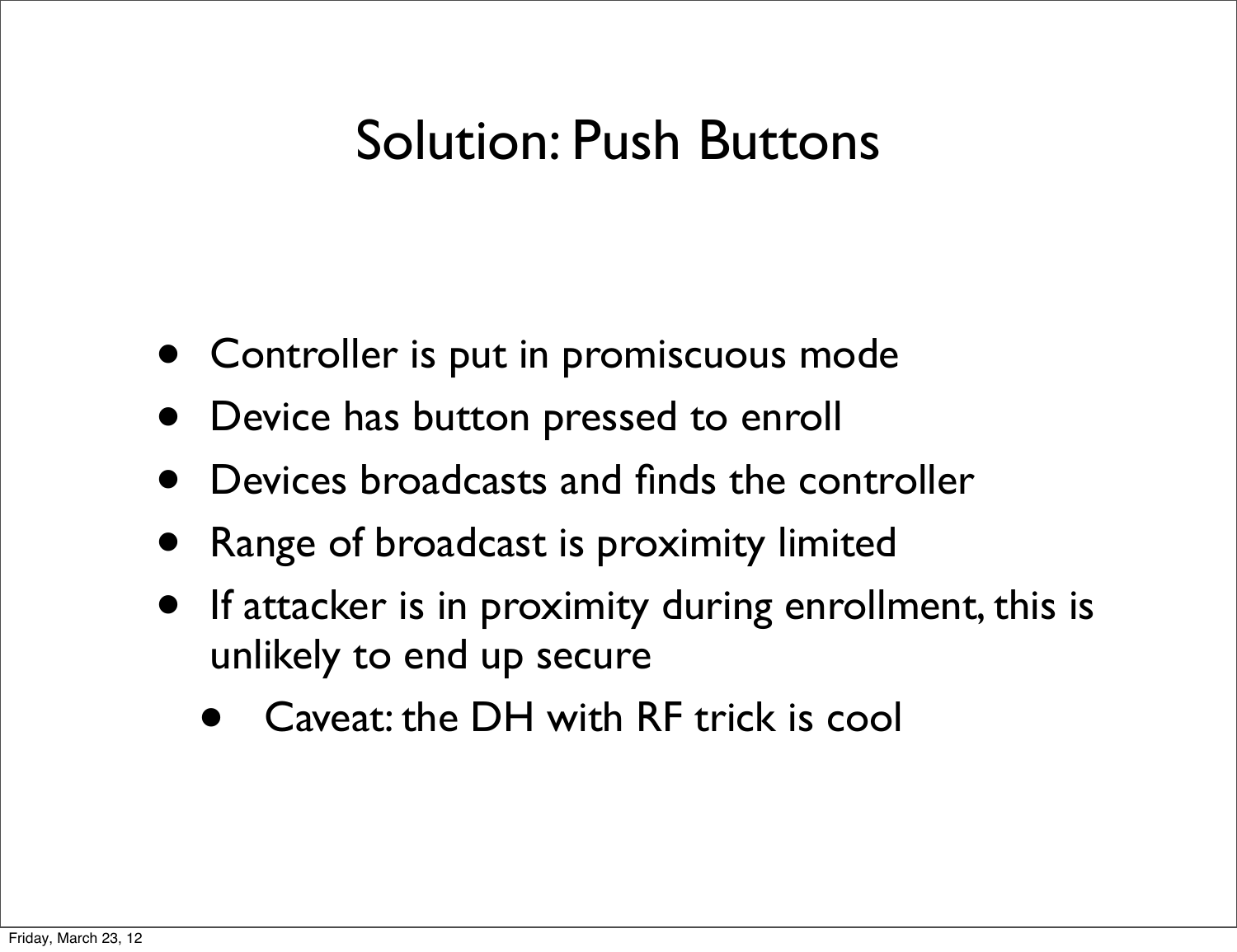# Code Display

- Like pushbutton but both sides display a code that a human need to verify matches
- In practice code are not verified (see bluetooth "0000" in C. Bran paper)
- Code is typically done after enrollment making it difficult for no power installations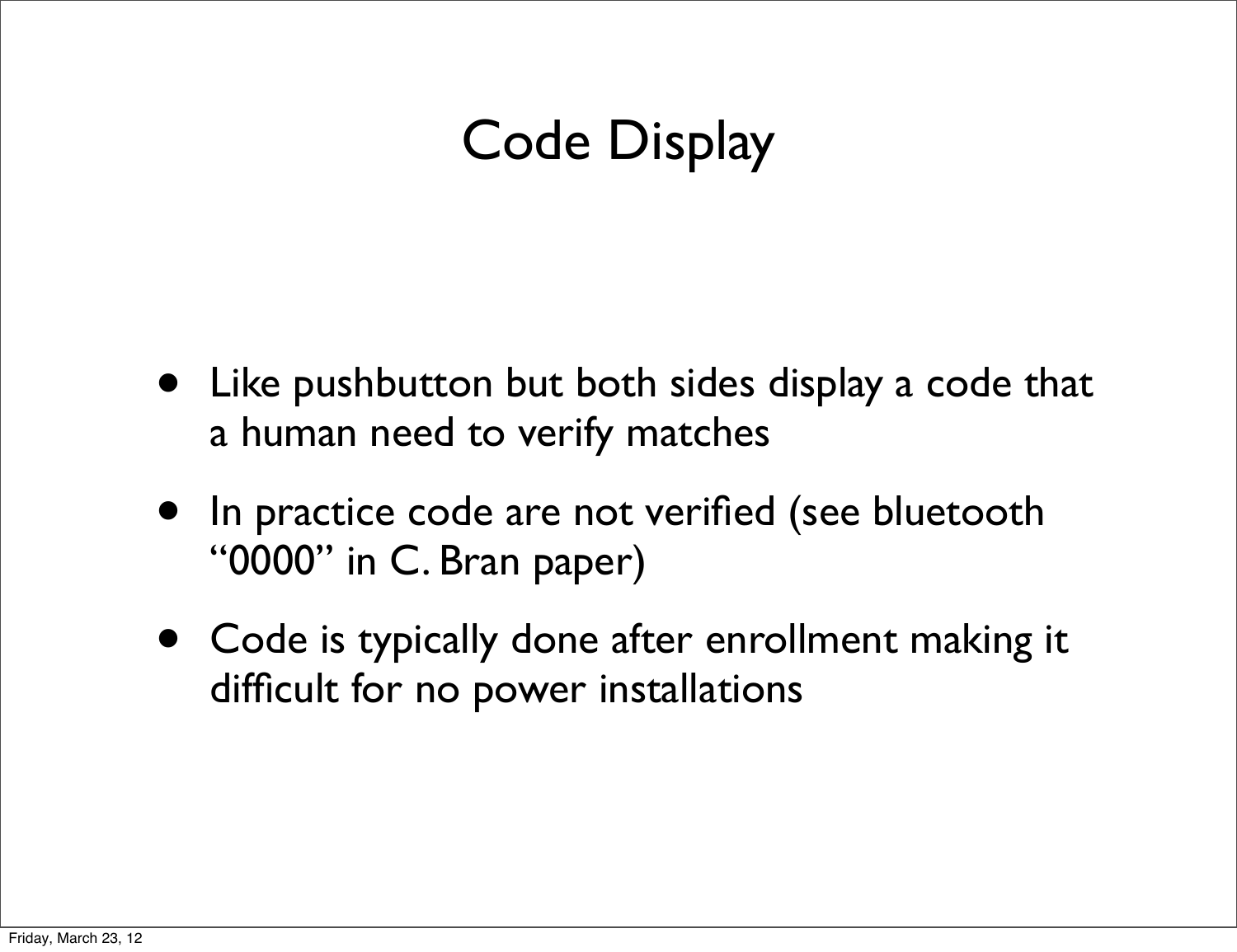#### Device Label Solutions

- Device has a label with some secret that a human helps transfer from the device to the controller
- Label can be digits, barcode, RFID, blinking light, etc.
- PAKE allows for short labels
- Major problem is label interception by attacker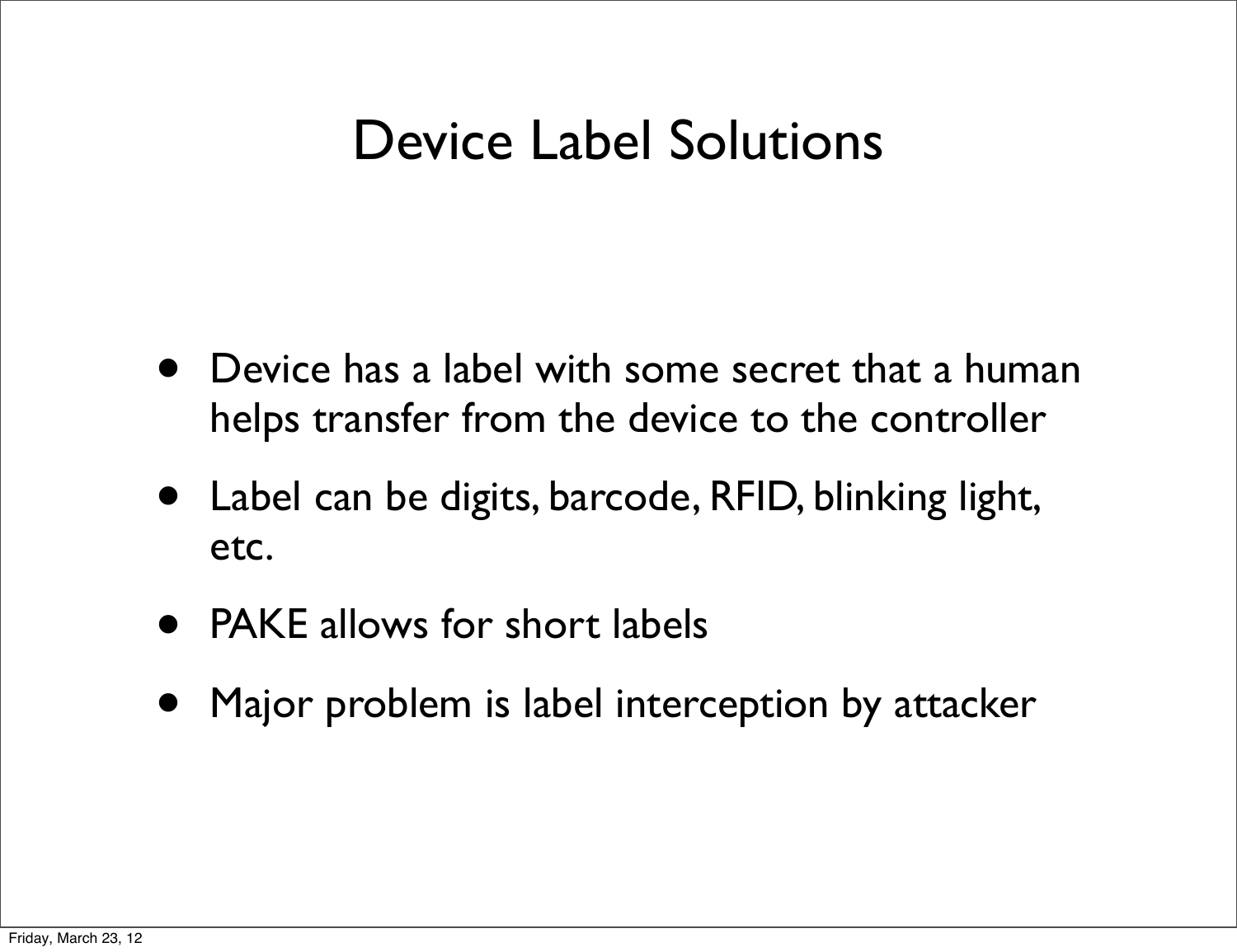# A specific label example

# Phones ...

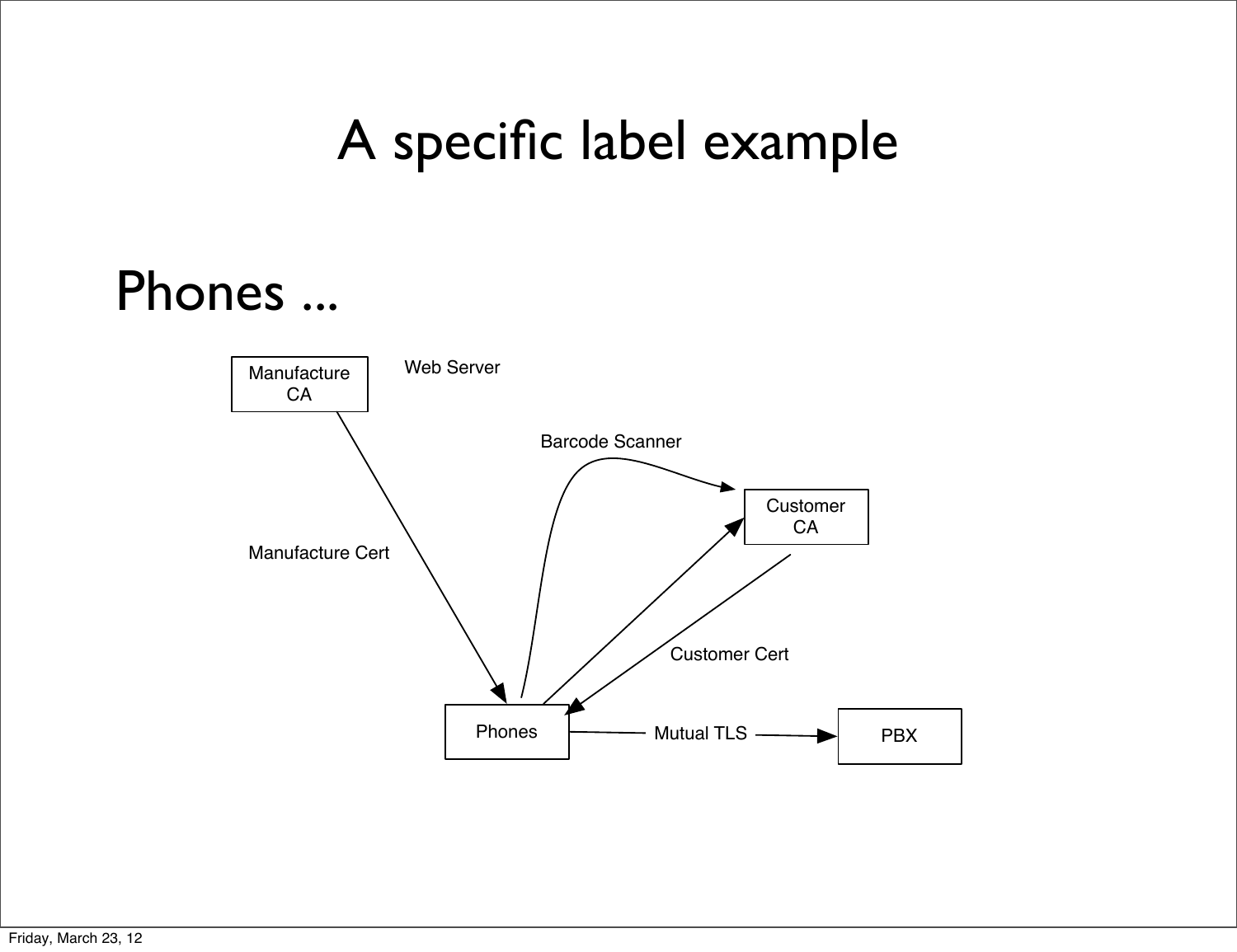# A New Label Example

- Each device has a label with a one-time key encoded as a QR code
- smart phone serves as a trusted label reader/ introducer
- Manufacturer web server (mother ship) coordinates device/base station introduction process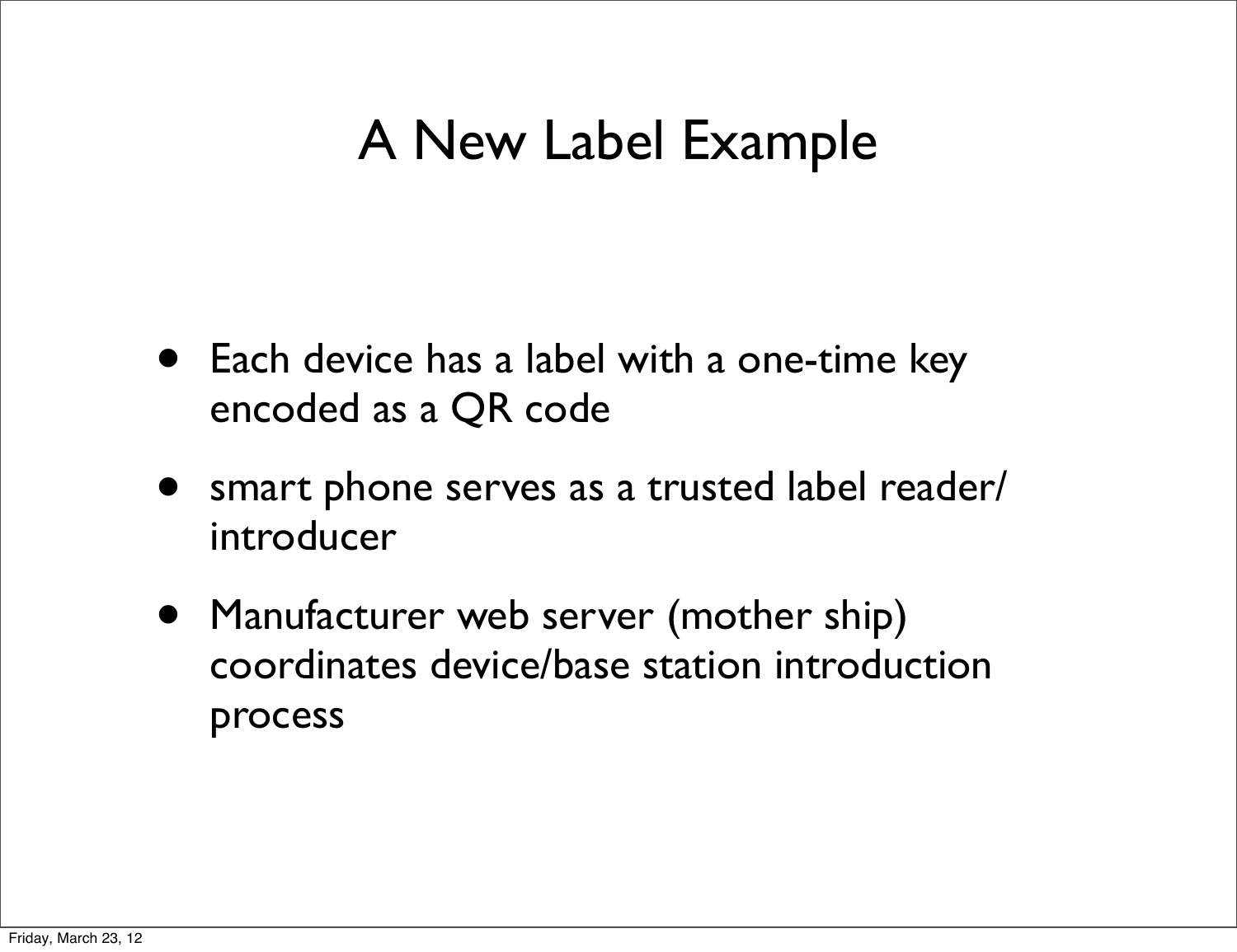